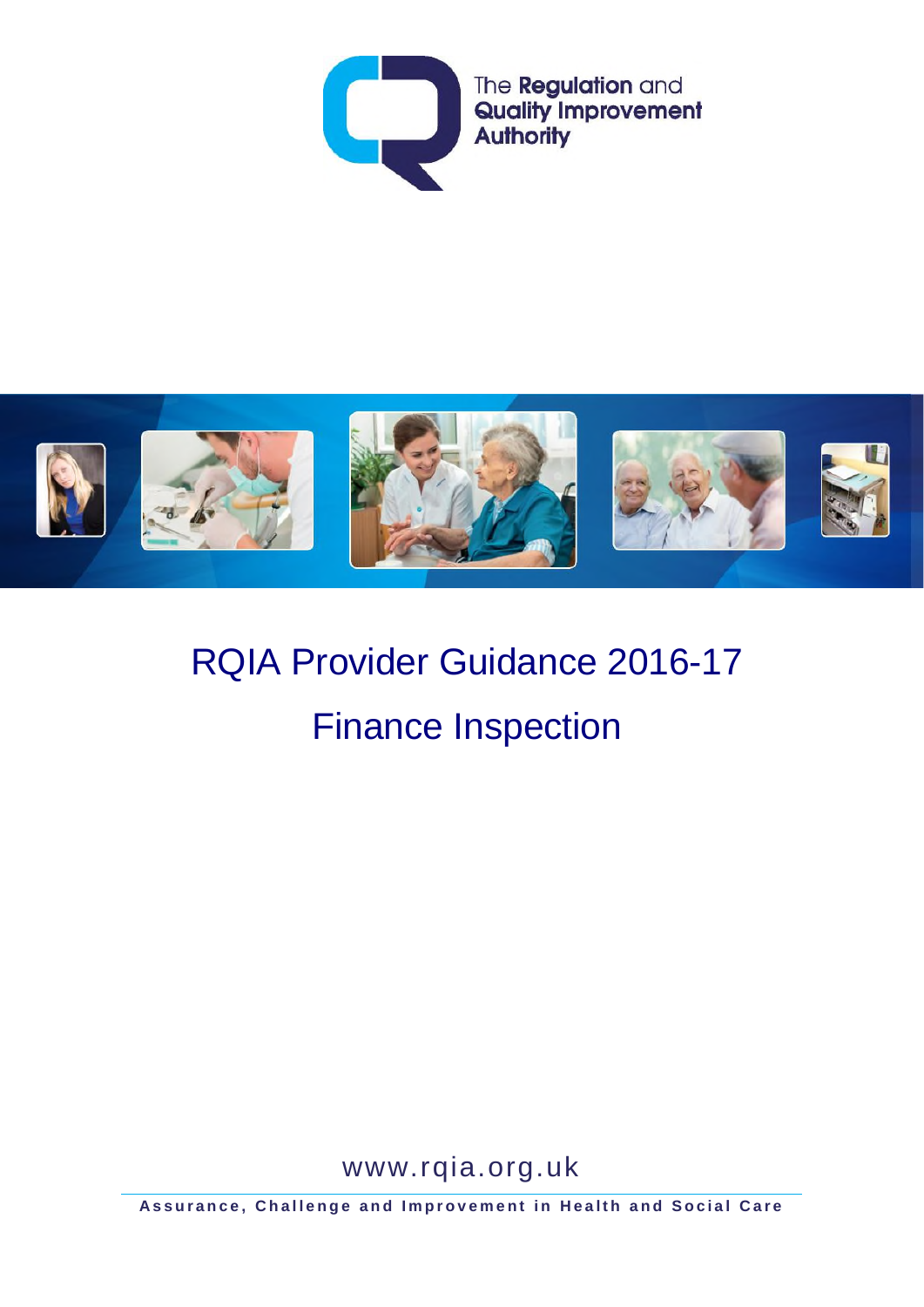## **What we do**

The Regulation and Quality Improvement Authority (RQIA) is the independent body that regulates and inspects the quality and availability of Northern Ireland's health and social care (HSC) services. We were established in 2005 under The Health and Personal Social Services (Quality, Improvement and Regulation) (Northern Ireland) Order 2003 to drive improvements for everyone using health and social care services.

Through our programme of work we provide assurance about the quality of care; challenge poor practice; promote improvement; safeguard the rights of service users; and inform the public through the publication of our reports. RQIA has three main areas of work:

- We register and inspect a wide range of independent and statutory health and social care services.
- We work to assure the quality of services provided by the HSC Board, HSC trusts and agencies through our programme of reviews.
- We undertake a range of responsibilities for people with mental ill health and those with a learning disability.

We inspect and report on the following four domains:

- Is care safe?
- Is care effective?
- Is care compassionate?
- Is the service well led?

RQIA registers and inspects a wide range of health and social care services. These include: nursing, residential care, and children's homes; domiciliary care agencies; day care settings/centres; independent health care; nursing agencies; independent medical agencies; residential family centres; adult placement agencies; voluntary adoption agencies, school boarding departments and young adult supported accommodation (inspected only).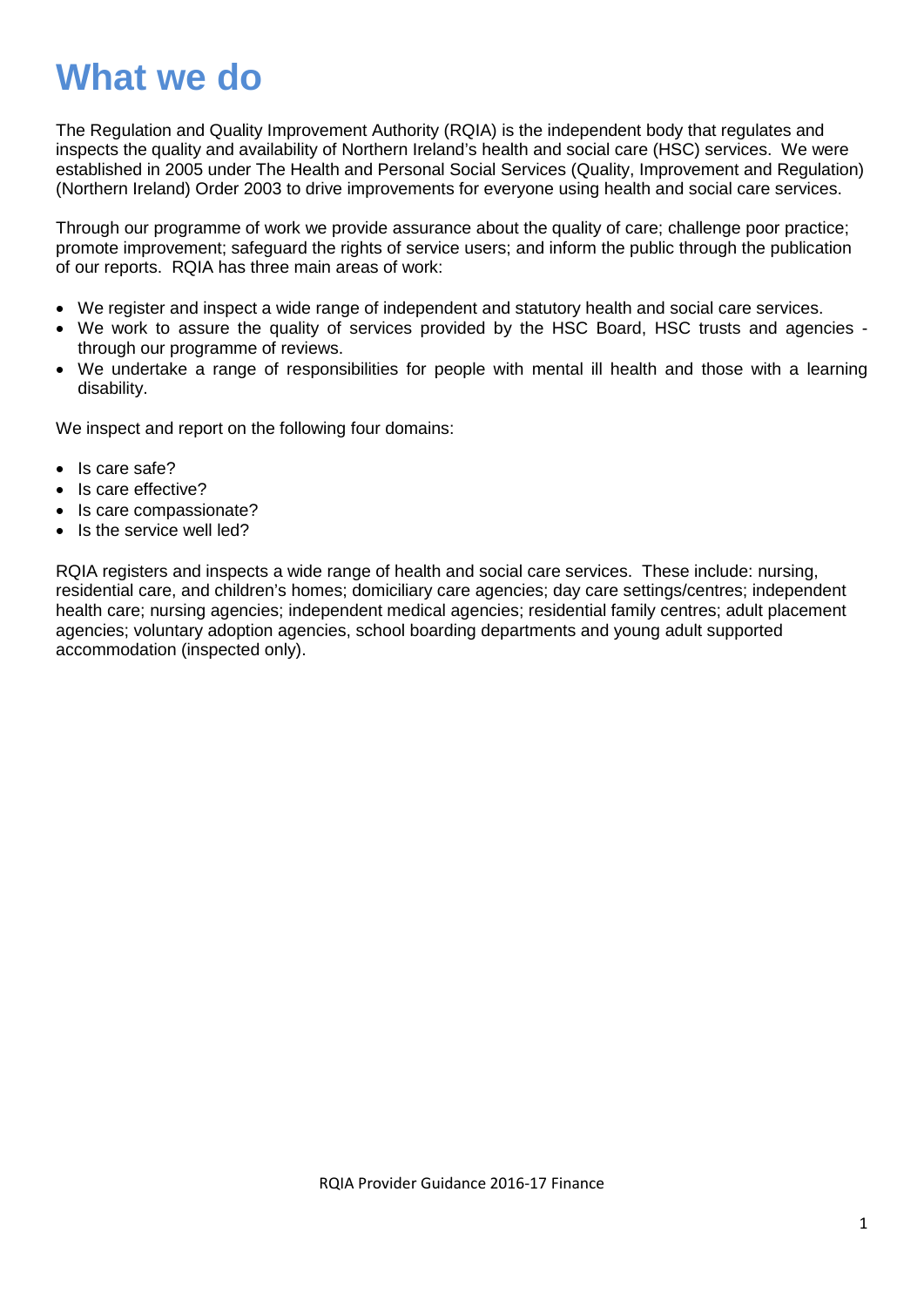## **The four domains**

### Is care safe?

Is care effective?

Avoiding and preventing harm to service users from the care. treatment and support that is intended to help them.

Is the service well led? Effective leadership, management and governance which creates a culture focused on the needs and the experiences of service users in order to deliver safe,

effective and compassionate care.

The right care, at the right time in the right place with the best outcome.

### **Is Care Compassionate?**

Service users are treated with dignity and respect and should be fully involved in decisions affecting their treatment. care and support.

RQIA Provider Guidance 2016-17 Finance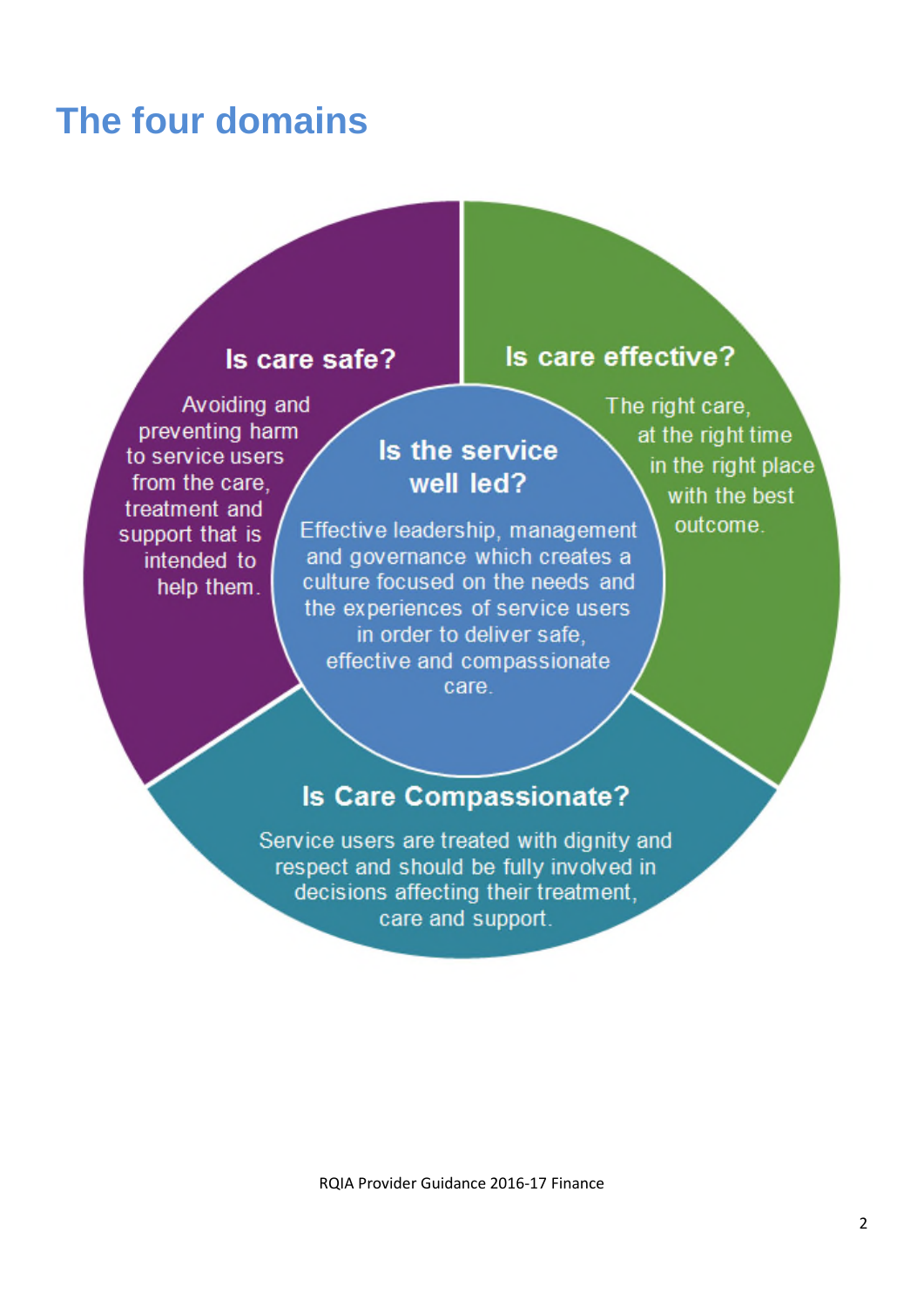## **How we will inspect**

We currently inspect nursing homes, residential care homes and supported living type domiciliary care services. Our inspectors are most likely to carry out unannounced inspections, however from time to time we need to give limited notice of our inspections.

During our inspections we will inspect and report on the following four domains:

- Is care safe?
- Is care effective?
- Is care compassionate?
- Is the service well led?

When we inspect, we aim to:

- seek the views of the people who use the service, or their representatives. In some cases we will do this before our inspection visit
- talk to the managerial and other staff on the day of the inspection
- examine a range of service users' records including finance files, which may include written agreements; records of income and expenditure; records of charges for fees and agreed services; bank statements; and financial policies and procedures
- provide feedback on the day of the inspection to the manager on the outcome of the inspection; and
- provide a report of our inspection findings and outline any areas for quality improvement where failings in compliance with regulations and/or standards are identified.

Our inspections are underpinned by:

- The Nursing Homes Regulations (Northern Ireland) 2005
- The Residential Care Homes Regulations (Northern Ireland) 2005
- The Domiciliary Care Agencies Regulations (Northern Ireland) 2007
- Care Standards for Nursing Homes April 2015
- RQIA Guidance On Transport Schemes for Nursing Home, Residential Care Home and Supported Living Domiciliary Care Service Providers, May 2013
- DHSSPS Circular Reference: HSC(F) 08-2015: Safeguarding of Service Users' Finances within Residential and Nursing Homes and Supported Living Settings
- DHSSPS Guide on Charging for Residential Accommodation (CRAG) 2012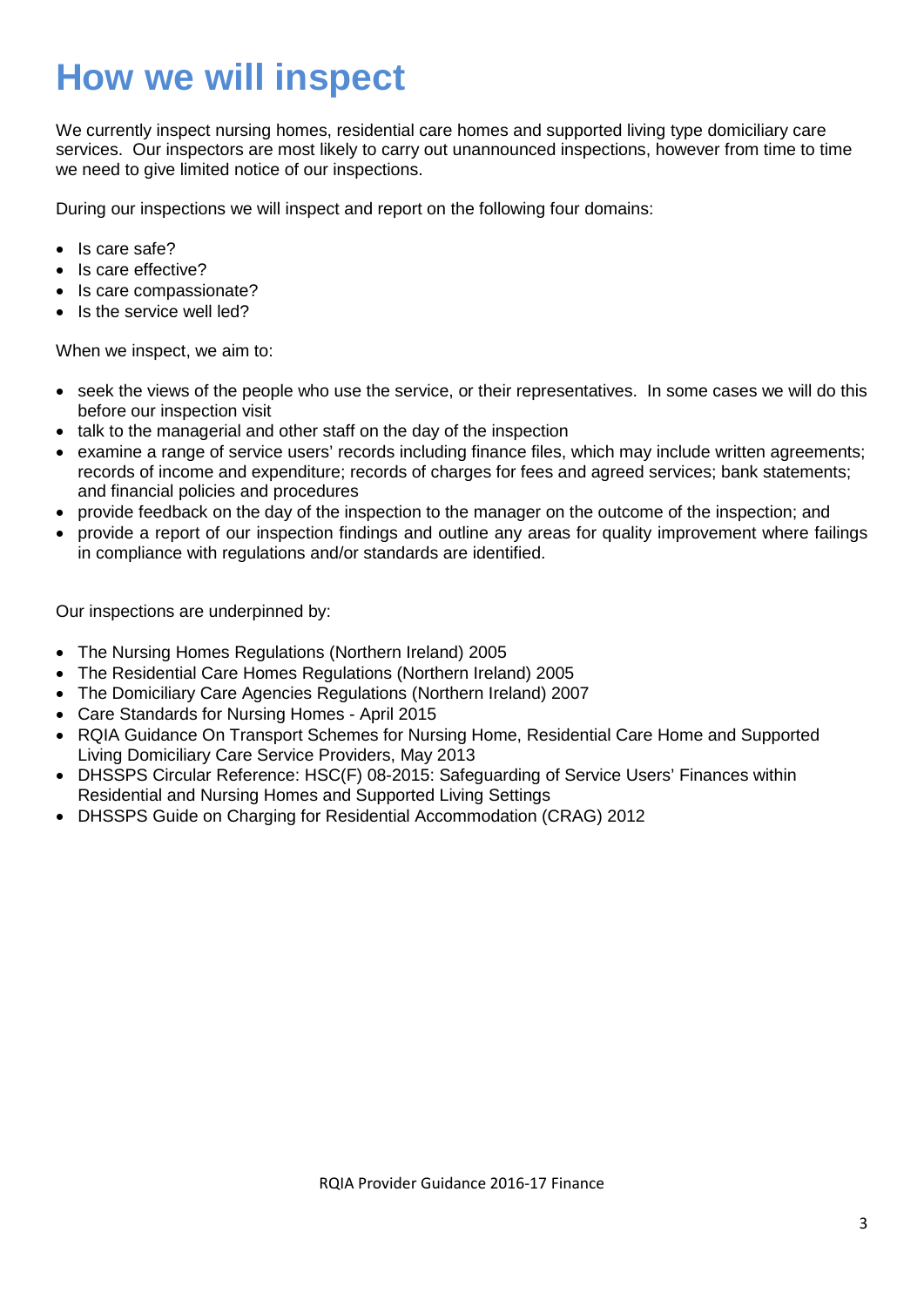## **What we look for when we inspect**

To help us to report on whether the care is safe, effective and compassionate and whether the service is well led, we will look for evidence against the following indicators. The evidence listed for each indicator provides examples of what may be reviewed and should not be considered exhaustive.

## **Is care safe?**

#### **Avoiding and preventing harm to service users from the care, treatment and support that is intended to help them.**

#### **Indicator S1**

There are, at all times, suitably qualified, competent and experienced persons working in the service in such numbers as are appropriate for the health and welfare of service users.

#### **Examples of Evidence**

• A system is in place to ensure staff receive appropriate training to fulfil the duties of their role

#### **Indicator S2**

The service promotes and makes proper provision for the welfare, care and protection of service users.

#### **Examples of Evidence**

- Staff are knowledgeable about and have a good understanding of controls in place to safeguard service users' money and valuables
- Safeguarding training is provided during induction and updated as necessary
- Financial policies and procedures include written accounting and financial control procedures that meet professional standards of good practice
- All suspected, alleged or actual incidents of financial abuse are fully and promptly investigated in accordance with the procedures
- Where shortcomings in systems are highlighted as a result of an investigation, additional identified safeguards are put in place
- Staff are aware of their responsibilities in relation to raising concerns about poor practice in safeguarding service users' money and valuables

#### **Indicator S3**

There are systems in place to ensure that unnecessary risks to the health, welfare or safety of service users are identified, managed and where possible eliminated.

- Any finance-related restrictive practice is appropriately assessed, minimised, recorded and reviewed with involvement of the multi professional team as required
- Records of restrictive practices are retained appropriately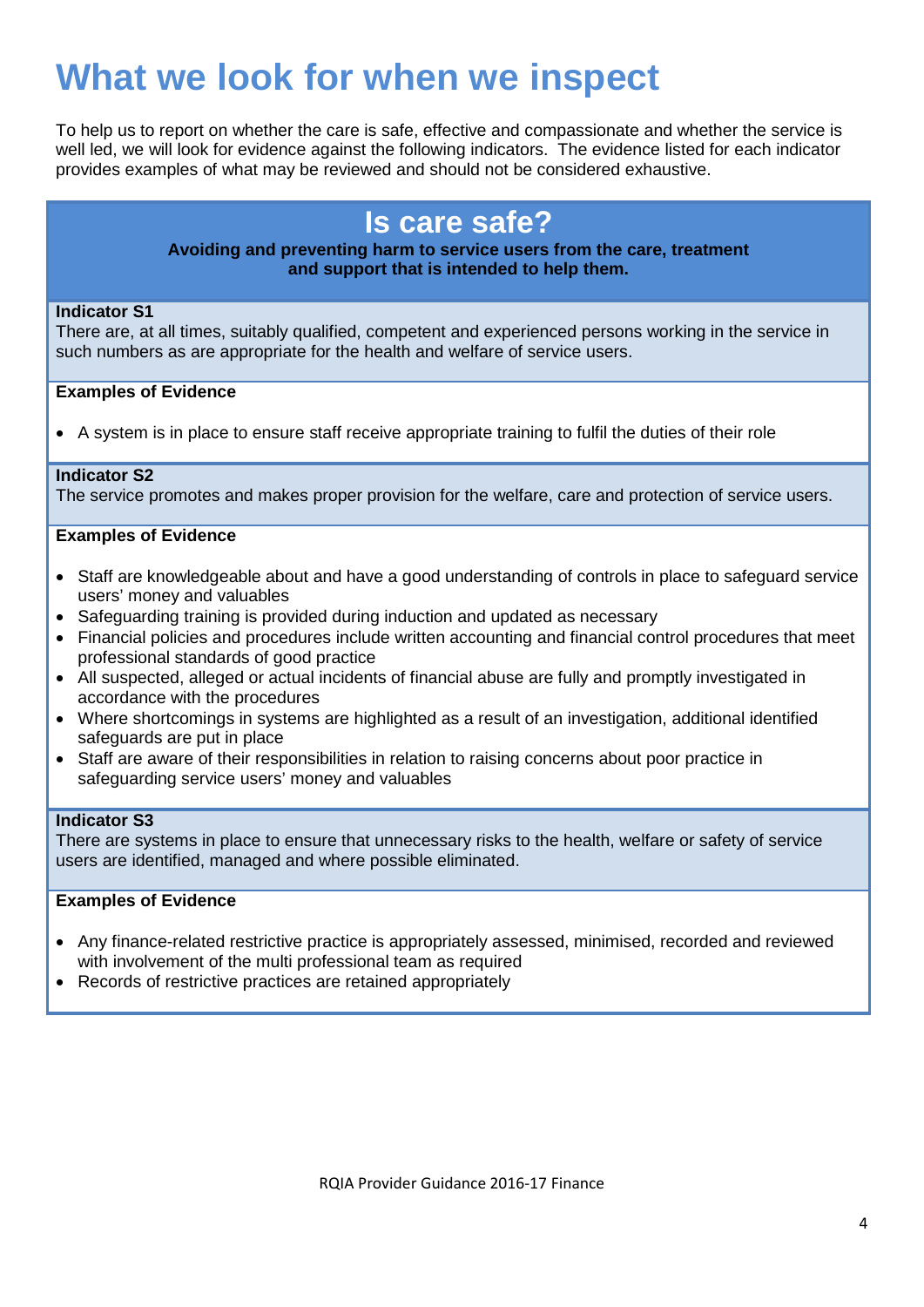#### **Indicator S4**

The premises and grounds are safe, well maintained and suitable for their stated purpose.

#### **Examples of Evidence**

• The home provides, or where an agency provides, an appropriate place for the storage of money and valuables deposited for safekeeping, robust controls exist around the persons who have access to the safe place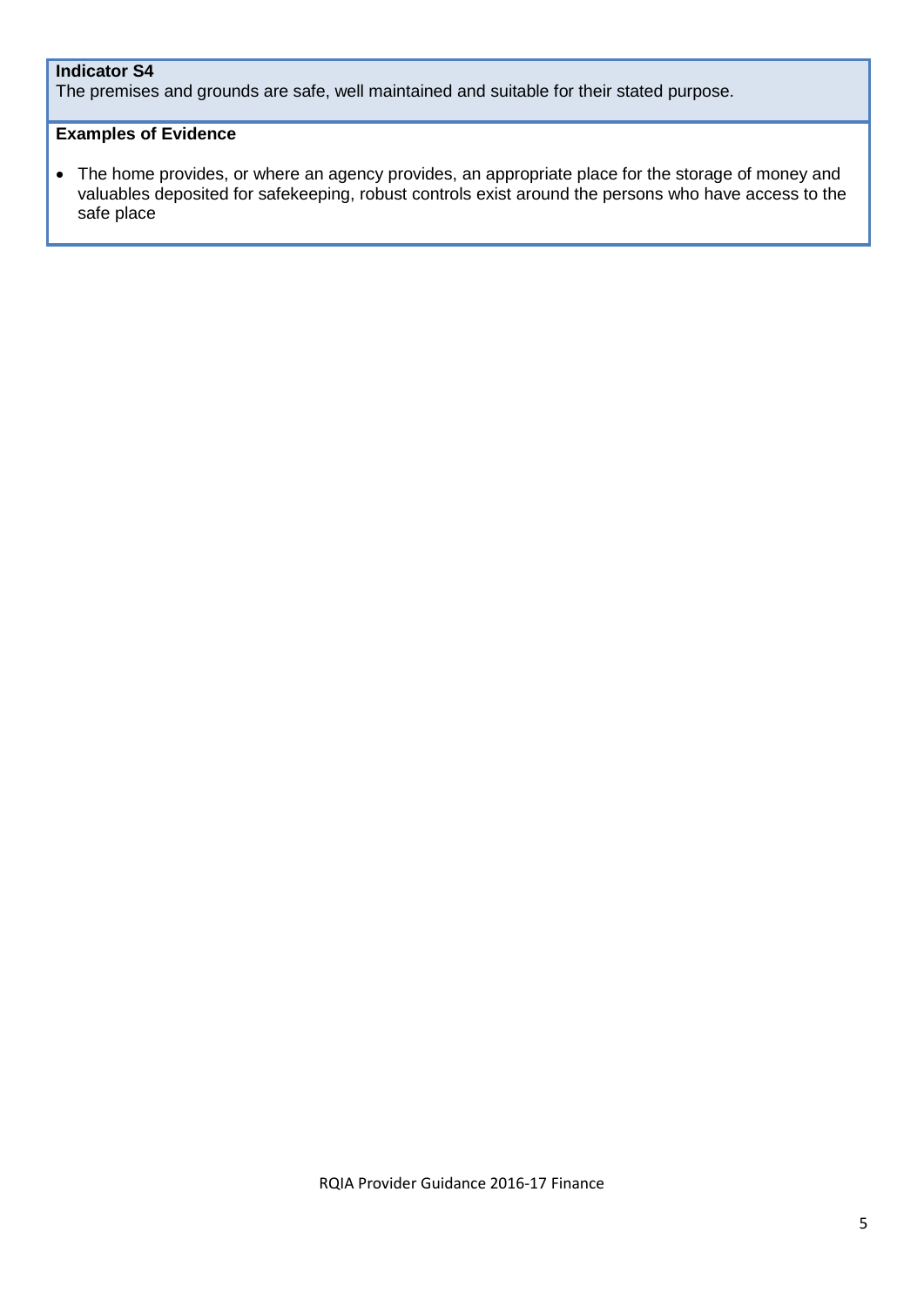### **Is care effective?**

#### **The right care, at the right time in the right place with the best outcome.**

#### **Indicator E1**

The service responds appropriately to and meets the assessed needs of the people who use the service.

#### **Examples of Evidence**

- Record keeping is in accordance with legislation, standards and best practice guidance
- A policy and procedure is available which includes the creation, storage, recording, retention and disposal of records
- Financial risk assessments are completed, and are reviewed on a regular basis
- Referrals are made to relevant stakeholders as and when required
- Transport arrangements where appropriate meet the needs and requirements of service users

#### **Indicator E2**

There are arrangements in place to monitor, audit and review the effectiveness and quality of care delivered to service users at appropriate intervals.

- A reconciliation of monies and valuables held for safekeeping by the home/agency on behalf of a service user is carried out at regular intervals, but at least quarterly. Errors or deficits are handled in accordance with the home's Safeguarding of Vulnerable Adults procedures
- A record is maintained of the furniture and personal possessions brought by the service user into their room; this record is updated as items are added or removed
- If a service user has been formally assessed as incapable of managing their finances and property, the amount of money or valuables held by the home on behalf of the service user is reported in writing by the registered manager to the referring Trust at least annually, or as specified in the service user's agreement
- If a person associated with the home/agency is acting as appointee/agent for a service user, the person is aware of the formal responsibilities of the role; appropriate records are maintained
- Appropriate mechanisms are in place to audit controls relating to the safeguarding of service users' money and property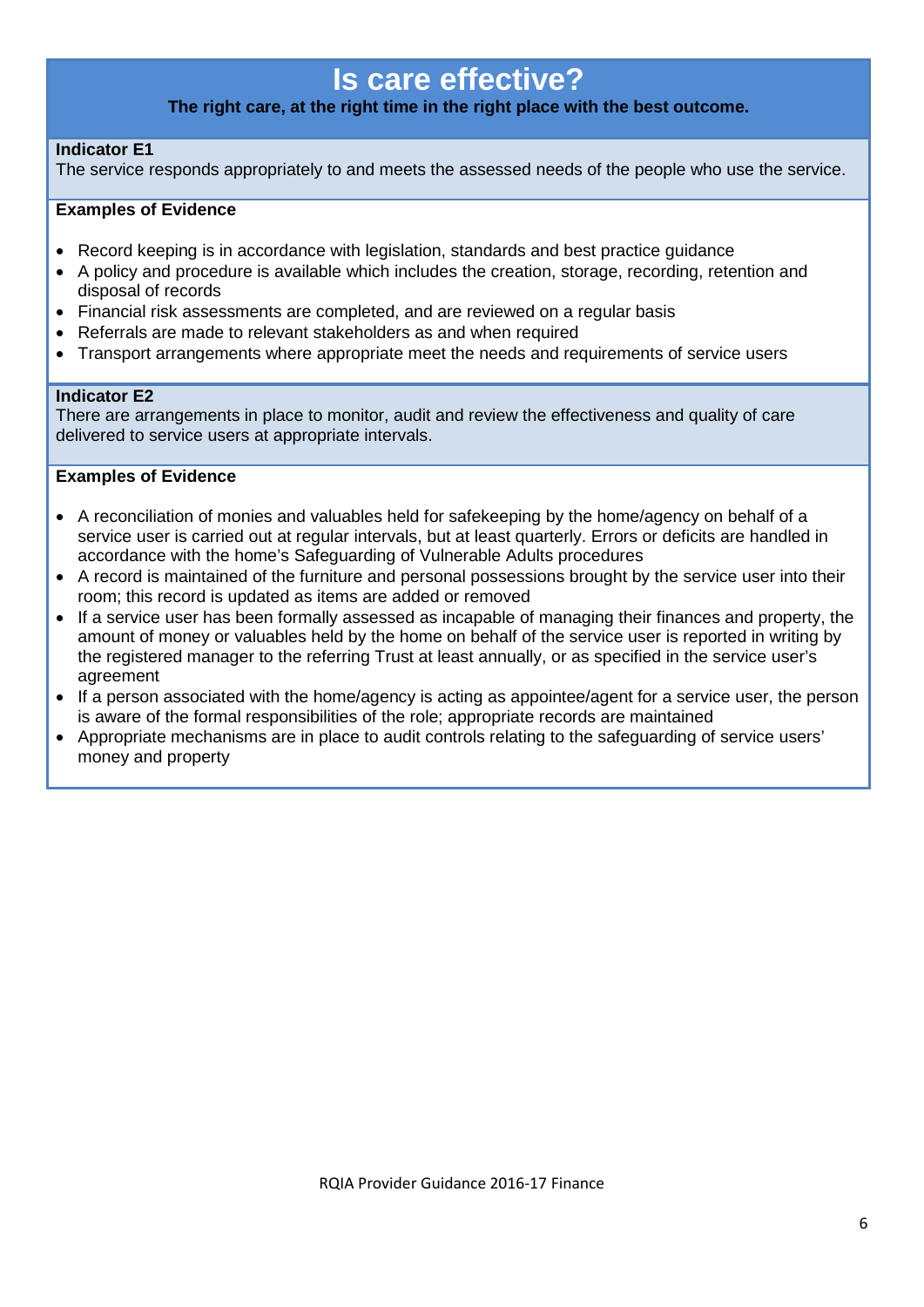#### **Indicator E3**

There are robust systems in place to promote effective communication between service users, staff and other key stakeholders.

- Service users and their representatives are aware of who to contact if they want advice or have any issues/concerns in relation to financial matters
- Service users and their representatives are provided with copies of any relevant financial policies and procedures
- There are contingency arrangements in place to ensure that the home/agency can respond to the requests of service users for access to their money and property at short notice
- The home/agency notifies each service user in writing, of any increase in the charges payable by the service and the arrangements for these written notifications are included in each service user's agreement
- If a person associated with the home/agency is nominated as the appointee for a service user, the arrangements for this are discussed and agreed in writing with the service user and their representative, and if involved, the representative from the referring Trust. These arrangements are noted in the service user's Agreement
- The needs and resources of the individual service user are considered in conjunction with the HSC **Trust**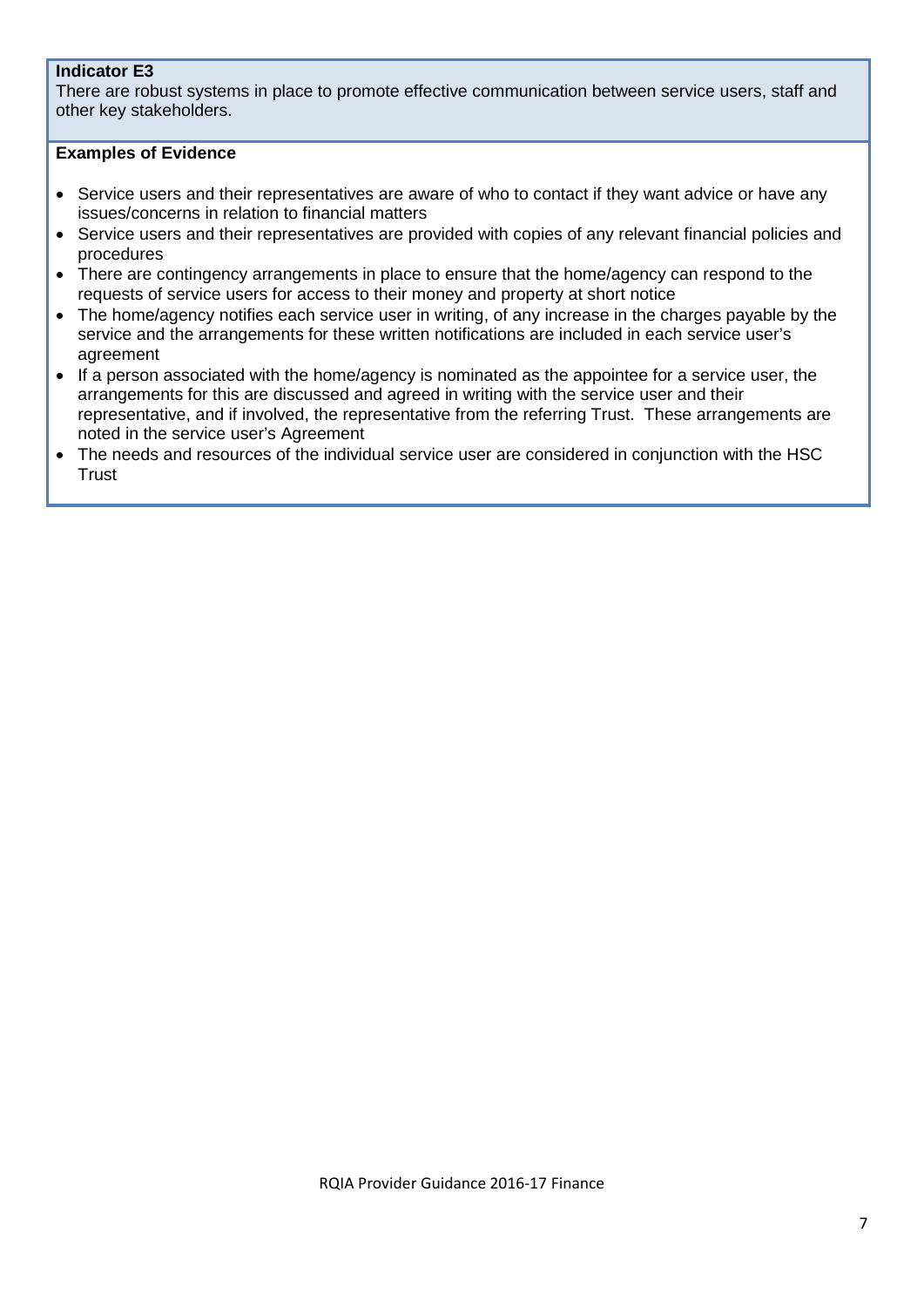### **Is care compassionate?**

#### **Service users are treated with dignity and respect and should be fully involved in decisions affecting their treatment, care and support.**

#### **Indicator C1**

There is a culture/ethos that supports the values of dignity and respect, independence, rights, equality and diversity, choice and consent of service users.

#### **Examples of Evidence**

- Discussion with staff and observation of interactions demonstrate that service users are treated with dignity and respect and staff can demonstrate how consent is obtained in relation to financial matters
- The agency has an ongoing process in place to ascertain and respond to the views of service users and/or their representatives
- Service users have the opportunity to opt out of the transport scheme and the arrangements for opting out are detailed within the home/agency's policies and procedures

#### **Indicator C2**

Service users are listened to, valued and communicated with, in an appropriate manner.

#### **Examples of Evidence**

- There are arrangements in place for involving service users to make informed decisions
- There are arrangements for providing information in alternative formats
- A system is in place to ascertain and take into account the service user's wishes and feelings

#### **Indicator C3**

There are systems in place to ensure that the views and opinions of service users, and or their representatives, are sought and taken into account in all matters affecting them.

- The service user or their representative and the Health and Social Care Trust Care Manager are in agreement with individual financial arrangements
- The views and opinions of the service users or their representatives are taken into consideration in respect of the provision of safe storage of service users' money and possessions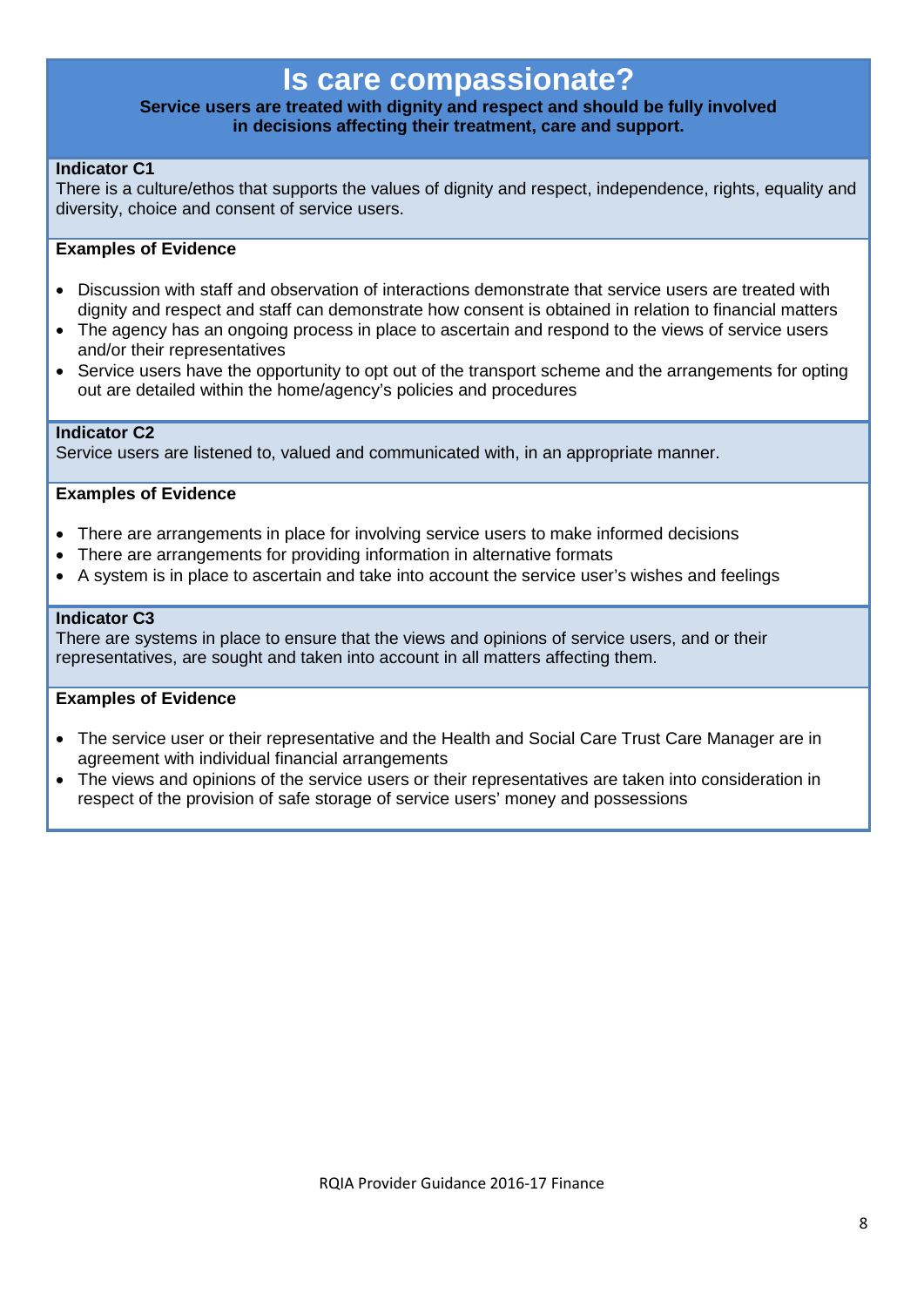### **Is the service well led?**

**Effective leadership, management and governance which creates a culture focused on the needs and the experiences of service users in order to deliver safe, effective and compassionate care.**

#### **Indicator L1**

There are management and governance systems in place to meet the needs of service users.

#### **Examples of Evidence**

- Arrangements for receiving and spending service users' monies on their behalf are transparent, have been authorised and appropriate records are maintained
- There are arrangements in place for financial policies and procedures to be reviewed at least every three years
- Policies are retained in a manner which is easily accessible by staff
- The home/agency's governance arrangements highlight and promote the identification of and management of risk to service users' money and property
- The home/agency maintains and implements a complaints policy and procedure in accordance with the relevant legislation and DHSSPS guidance on complaints handling
- Records are kept of all complaints concerning service users' money and property
- and these include details of all communications with complainants, the result of any investigation, the outcome and the action taken
- Staff know how to receive and deal with complaints
- Arrangements are in place to audit complaints to identify trends and enhance service provision
- There is an incident policy and procedure in place which includes reporting arrangements to RQIA and other relevant agencies

#### **Indicator L2**

There are management and governance systems in place that drive quality improvement.

#### **Examples of Evidence**

- Arrangements are in place for managing incidents/notifiable events concerning service users' money and property
- Audits of incidents are undertaken and learning, outcomes are identified and disseminated throughout the agency
- Arrangements are in place for staff supervision and appraisal and where relevant, performance management

#### **Quality Improvement**

• There is evidence of a systematic approach to the review of available data and information, in order to make changes that improve quality, and add benefit to the organisation and patients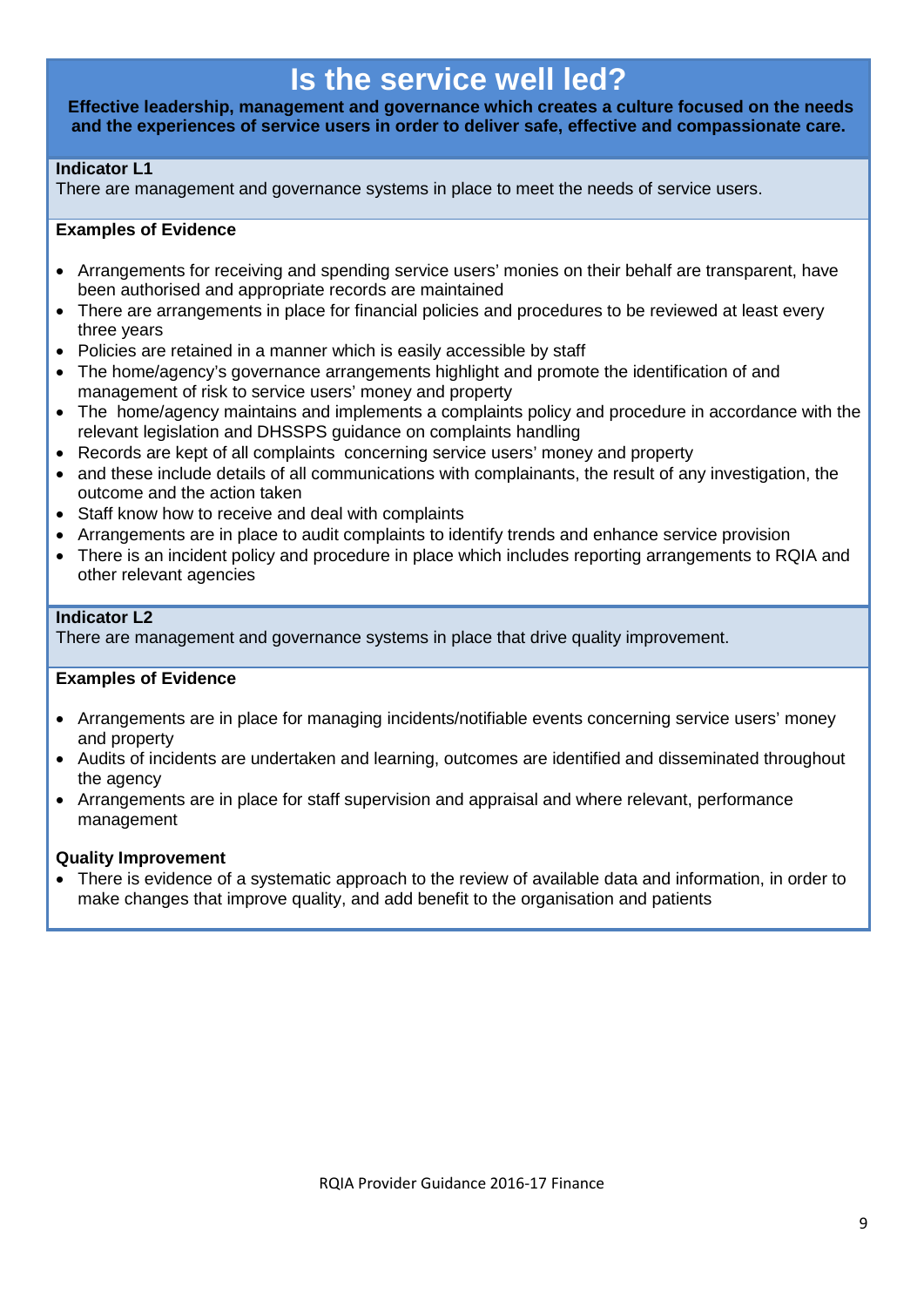#### **Indicator L3**

There is a clear organisational structure and all staff are aware of their roles, responsibility and accountability within the overall structure.

#### **Examples of Evidence**

- There is a defined organisational and management structure that identifies the lines of accountability, specific roles and details responsibilities of all staff
- Staff are aware of their roles and responsibilities and actions to be taken should they have a concern
- The registered person/s have an understanding of their roles and responsibilities under legislation
- Service users are aware of roles of staff within the agency and who to speak with if they want advice or have issues/concerns

#### **Indicator L4**

The registered person/s operates the service in accordance with the regulatory framework.

#### **Examples of Evidence**

- The Statement of Purpose and Service User Guide are kept under review, revised when necessary and updated
- The home/agency provides to each service user a written guide, including a personalised written agreement detailing the specific terms and conditions in respect of any specified service to be delivered, including the amount and method of payment of any charges to the service user
- The individual agreement details all charges payable by the service user to the home/agency, the services to be delivered in respect of these charges and the method of payment
- Registered person/s respond to regulatory matters (e.g. notifications, reports/QIPs, enforcement)

#### **Indicator L5**

There are effective working relationships with internal and external stakeholders.

- There are collaborative working arrangements with external stakeholders e.g. HSC Trusts, The Office of Care and Protection, BSO Internal Audit, BSO Counter Fraud and Probity Services
- There is a whistleblowing policy and procedure and staff are aware of this
- Discussion with staff confirms that there are good working relationships and that management are responsive to suggestions/concerns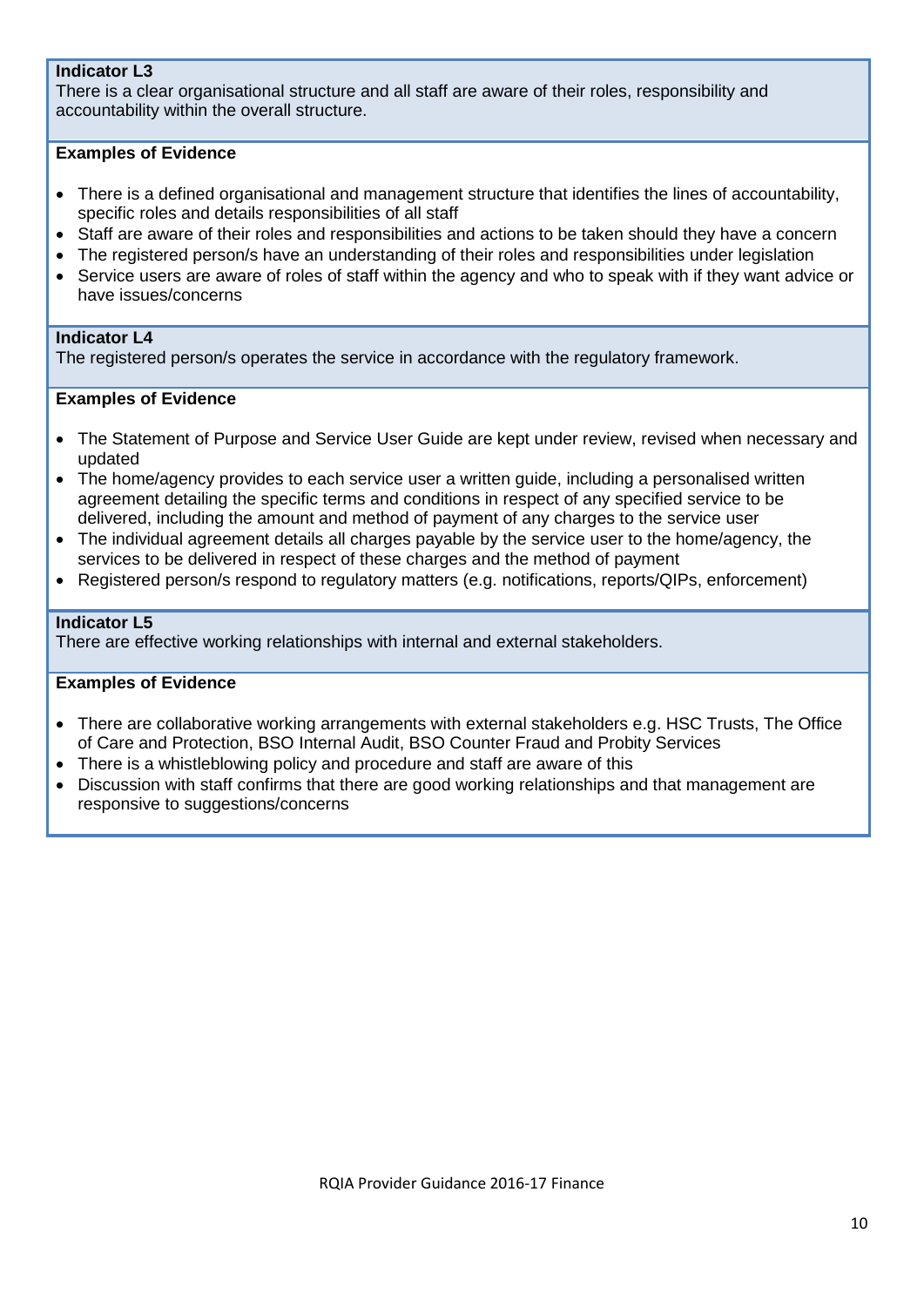## **Inspection reports**

Our inspection reports will reflect the findings from the inspection. Where it is appropriate, a Quality Improvement Plan (QIP) will detail those areas requiring improvement to ensure the service is compliant with the relevant regulations and standards. Where either no requirements or recommendations result from the inspection this will be reflected in the report.

It should be noted that inspection reports should not be regarded as a comprehensive review of all strengths and areas for improvement that exist in a service. The findings reported on are those which came to the attention of RQIA during the course of the inspection. The findings contained within inspection reports do not exempt the service provider from their responsibility for maintaining compliance with legislation, standards and best practice.

Once the inspection report is finalised and agreed as factually accurate, it will be made public on RQIA's website.